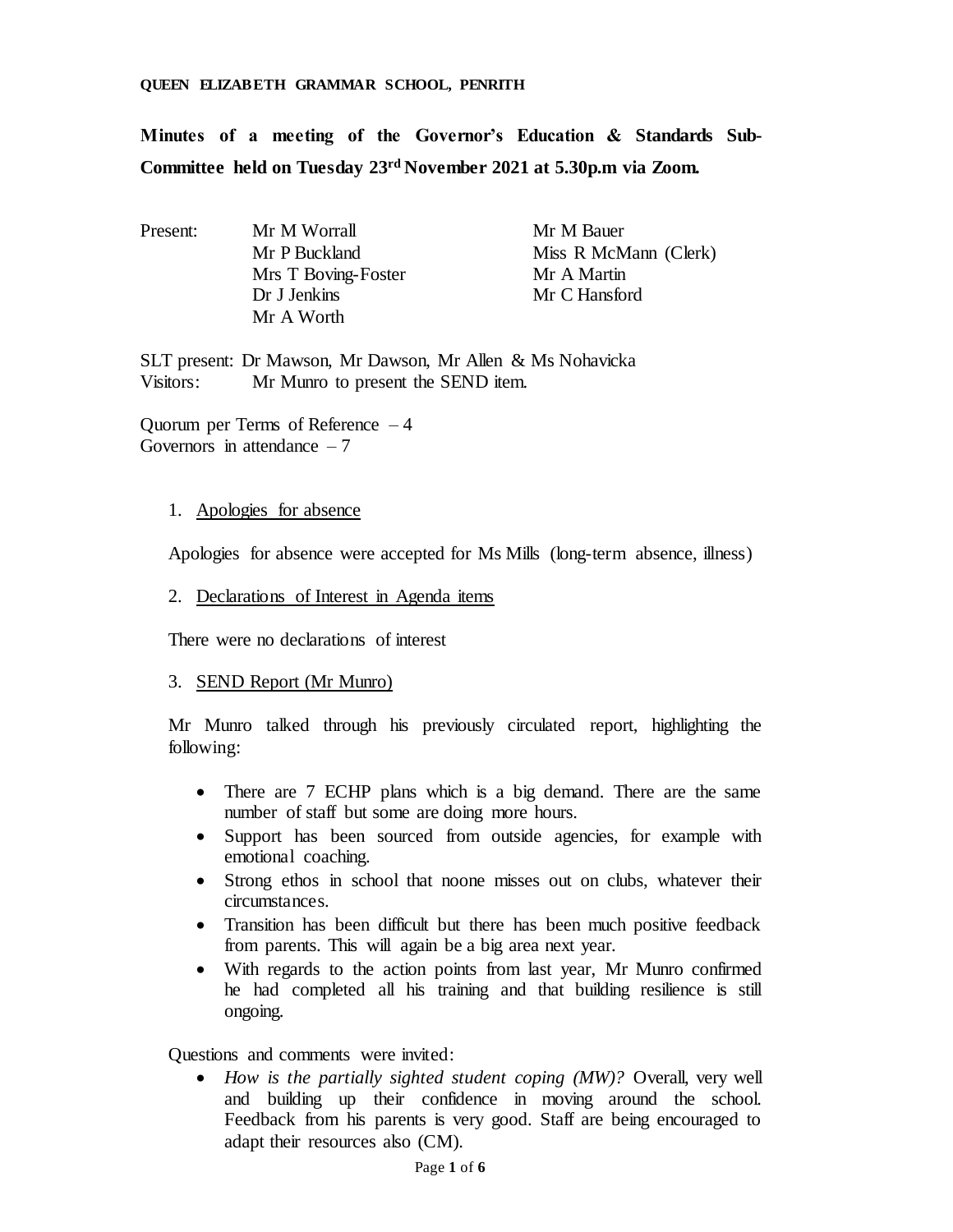- *With regards to following up on action points, is resilience one for 2021-22 (TBF)?* Yes and to evaluate the effectiveness also (CM).
- *Whilst moving TAs around limits dependency, is there also a balance with consistency (MB)?* The team is not massive and the timetable allows for consistency. It is felt that there are more benefits for task sharing and bouncing different ideas. There is one exception to this but make sure the right things are in place for this student (CM).
- *Mr Munro really undersells the good work that his department does. Very impressed that he has managed to undertake all the qualifications he set out to do. Moreover, he is looking at the impact of things and working innovatively (JJ).*

Mr Munro was thanked for his time and informative report. It was agreed that he was able to stay for the remainder of the meeting, as there are no conflicts of interest or confidential items.

### 3. Minutes of Education and Standards meeting held in June 2021

It was unanimously agreed that the minutes were a true record. Mrs Boving-Foster will sign these when she next visits school.

Dr Jenkins gave an update regarding SEND from the last meeting. She has received some of the surveys back and is pulling together a report.

### 4. Exam Results Feedback

Mr Hansford requested this item for the agenda but said it would be covered under the Data Drop item.

## 5. Online Safety Policy

Mr Allen presented this item. This is a new policy and the need for this has arisen from the latest Keeping Children Safe in Education document. It was decided to have this as a policy in its own right as it is an opportunity to open important conversations with students and show parents what the school does.

| Questions | and | comments | were |  | follows: |
|-----------|-----|----------|------|--|----------|
|-----------|-----|----------|------|--|----------|

- *Are there any major changes from the model document on The Key (TBF)?* The appendices have been adapted and there are references in section 4 to citizenship, which is unique to the school (AM).
- *Are mobile phones being kept as a separate policy (TBF)?* Yes as it ties in with a lot of other things and so can be used as appendices (RD).
- *Section 9 – are the hard drives managed by the network manager (TBF)?* Staff are being trained on this (AM). Laptops are protected by the network team before they are given out (RD).
- *Is it the intention that all students sign this (CH)?* Yes and also counter-signed by parents / carers (AM).
- *Should there be any reference to accessing school systems from a personal device (TBF)?* There are security measures, such as the twofactor authentication but there is an increasing need to have a cyber-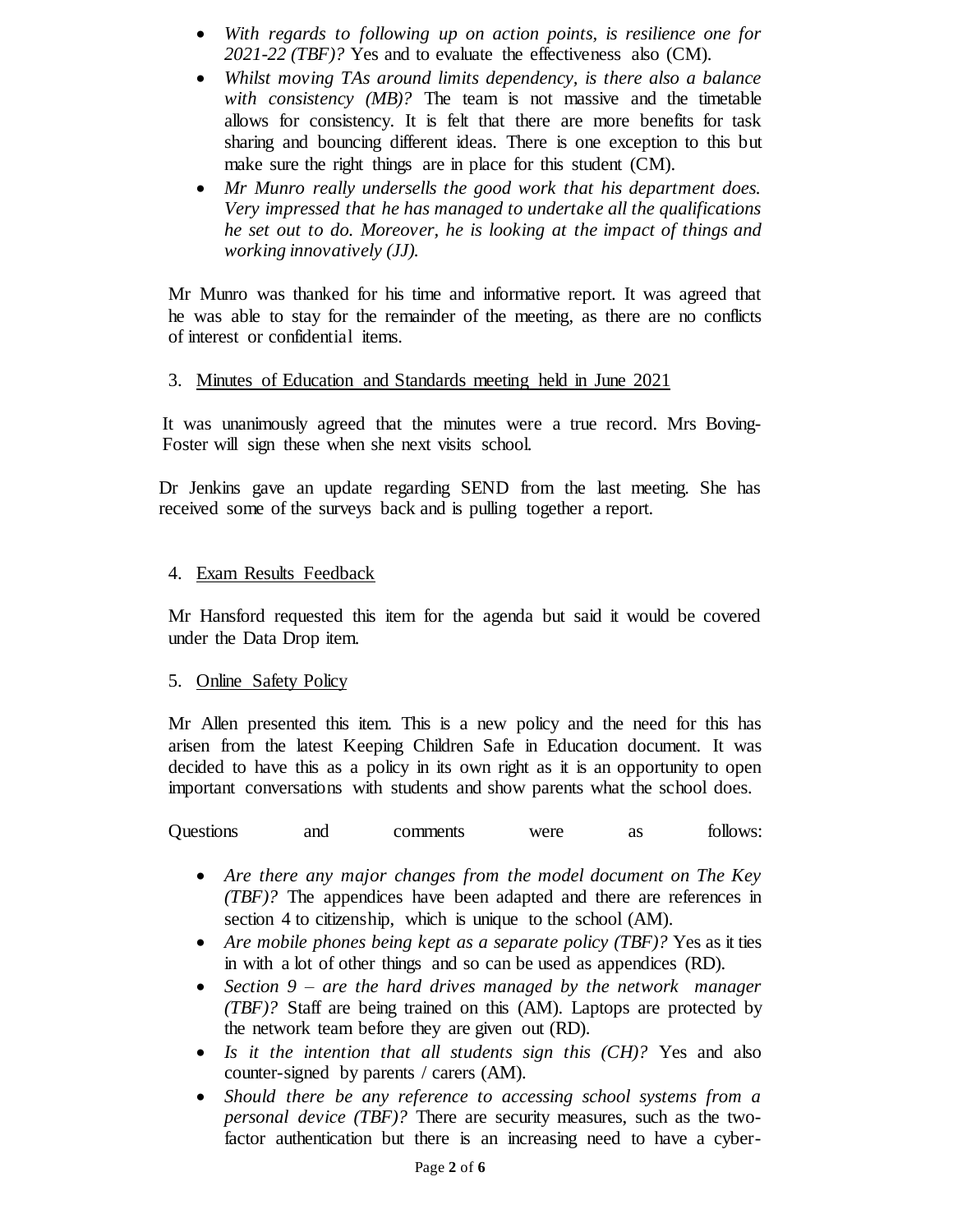security policy and this would fit in there (RD). **Action point: over the next 12 months develop a Cyber Security Policy.** 

*It is a really good initiative (TBF).*

Mr Worrall congratulated Mr Allen on having a separate, well-written policy. He reminded all Governors to complete their Safeguarding training as per the email sent ahead of the Full Governors' meeting on 9th December. If anyone should want to progress further, he recommended the Prevent training.

# **A vote was taken and it was unanimously agreed to adopt the policy.**

6. iPads

Mr Dawson led on this item, stating that it was a chance for Governors to ask questions about the update that was circulated to all Governors. Additionally, he sought approval from Governors to bring the first Year 7 rollout forward as per his request in the agenda:

*"To ease the impact on staff, and spread the workload we would like to introduce the Year 7 cohort of September 2022 to the scheme from March 2022 onwards. They would order iPads in the early part of the autumn term, with roll-out in lessons from January 2023***."**

Questions and comments were as follows:

- *Will Sixth Form be included in this (CH)?* If it is timed right, Year 12 and 13 will only have iPads which are 2 years old when they start Sixth Form. The school will have to look at new starters to the Sixth Form (RD).
- *Feel that must ensure that any pupil premium children are not put off by this (JJ).* The school will not be alerted until March who is pupil premium but the school will be able to comfortably use pupil premium money to buy the iPads outright. Conscious of those that are just outside this bracket and this will also be looked at (RD).
- *Will the staff / pioneers feel confident enough if the rollout is earlier (TBF)?* Yes – the CPD session on this has been incredible (RD).

There was a short discussion as to whether this decision needed to be taken to the Full Governors' meeting. However, thanks to the hard work of Mr Colosi the order has come under budget by  $£3,000$  and there are no other factors which will change the budget, it was deemed that it was ok for this committee to take a vote.

## **It was unanimously agreed to adopt Mr Dawson's proposal.**

7. Blended Learning

An update on this was given by Ms Nohavicka as there have been concerns from unions about recording lessons. The school has all of its learning on one system. If a child is off they can log-in through Teams at the time of the lessons and the teacher can set work, leaving a chat window open. There are complexities to this. For example, a child may be too unwell to attend. Therefore, staff are asked to check the absence list and it is up to the child / parents if they attend remotely. Letters have been issued to parents and there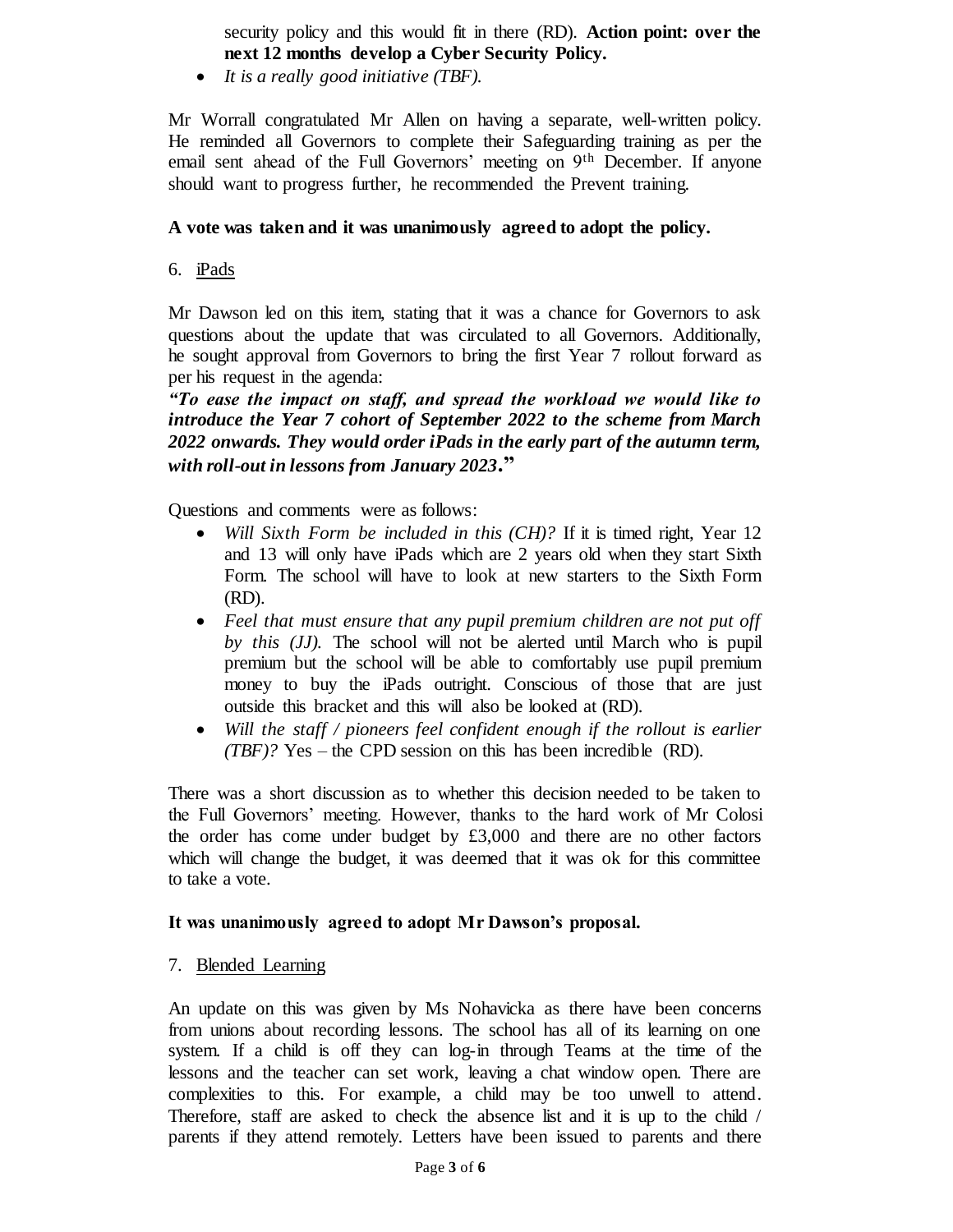have been very few issues and there is support available for staff who have technical issues.

Questions and comments were invited:

- *Are these steps as a result of the unions (CH)?* Some unions have advised teachers not to participate in recording lessons due to the potential for misuse of them. Thus, trying to strike a balance and compromise – can teach live or set work with a chat box open (PB).
- *What are the feelings from the surveys on blended learning (MW)?* Most concerns from parents have been answered by moving to one platform and also it is up to the child / parent if they are well enough to attend lessons remotely (SN)
- *Has this been done because of Covid and could it be used in cases of anxiety or long-term illness for example (TBF)?* There is a need to be careful as could end up setting a precedent that it is ok to work from home but where there is a genuine SEND / medical use, it could be used (RD).

# 8. Sequencing and Construction Priorities for OFSTED

Mr Buckland shared his screen to discuss the previously circulated PowerPoint presentation. In summary, OFSTED are moving away from data driven inspections and a lot of work has been done on this by the school and is reflected in the SIP. In summary, judgements are made on content as opposed to teachers. The emphasis is on progress – knowing and remembering more with a logically structured curriculum. Quality of education and safeguarding are two of the key things OFSTED are looking for.

Questions and comments were as follows:

- *Does this mean a different way of working (JJ)?* Although the focus is shifting more onto the curriculum, it is not a massive change. All subjects have re-drafted their curriculum and there has been no resistance to this (PB).
- *Does the new framework take into account extra-curricular activities (MW)?* Yes and can also be demonstrated in Citizenship and Personal Development (PB).
- *Is there an emphasis on students learning and remembering in different ways (MW)?* There is less focus on that. It is about remembering and it is up to the teacher to know the students (PB).

# 9. Data Drop

Dr Mawson presented this item saying that the previously circulated data for Years 7,8, 9 and 11 shows a positive picture. With regards to Year 7, this has been more challenging as there has not been any SATS data and they have only been in school for 6 weeks. However, early intervention is in place where it needs to be. It is also interesting to note that the new Year 7 have had the biggest average score on the entrance test which shows that even though the school has expanded, the quality has not been lost. Staff are conscious of patterns between gender and the attitude to learning score and receive regular training on this.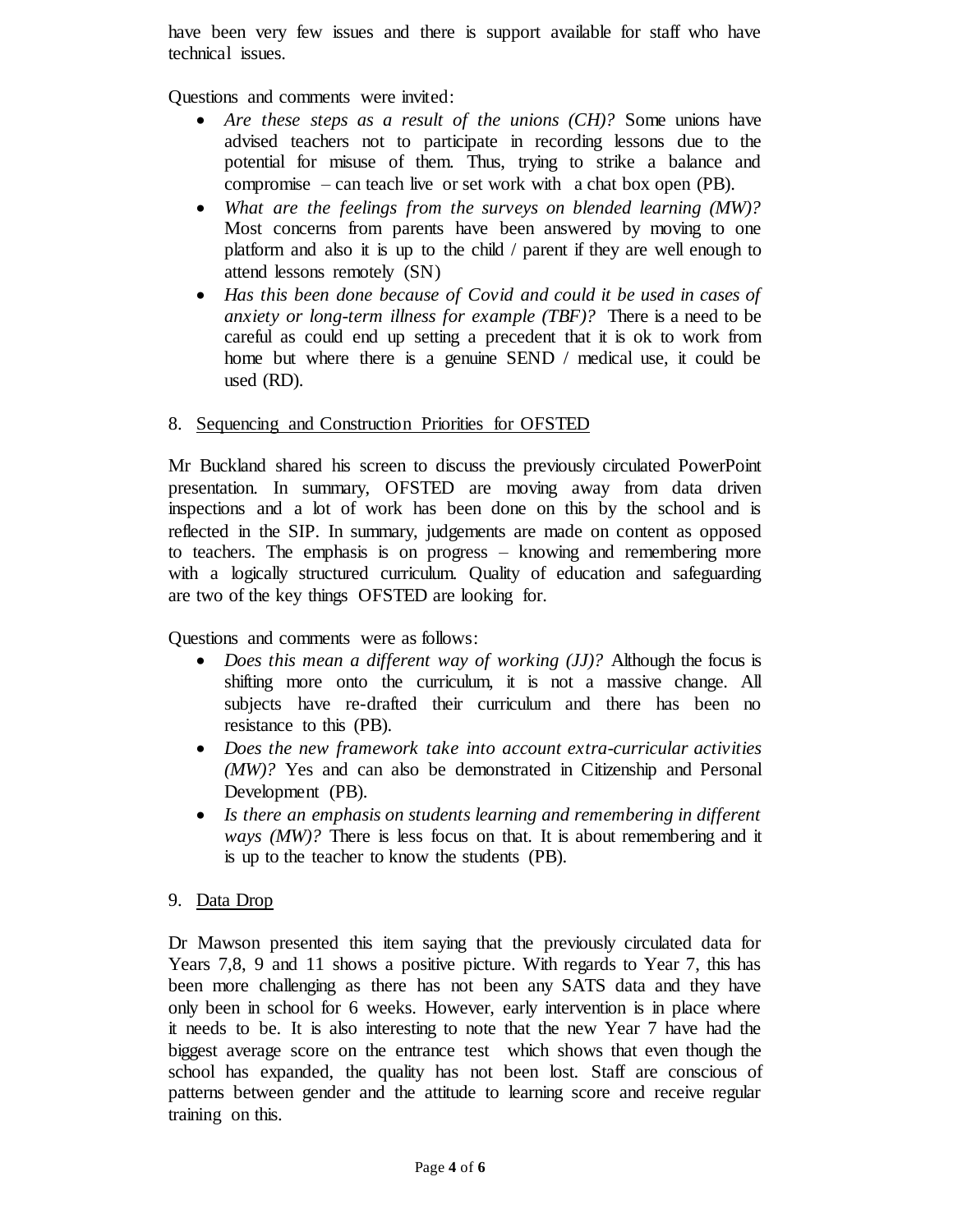Questions were invited on the data sheets:

- *No overview for SEND and pupil premium (TBF)* The numbers are too small and there is generally a context with each child (EM). What a data sheet does not show is the meeting with the leadership link where everything is discussed and the data acts as a useful way into these conversations (PB).
- *In light of the above, is there another way to communicate this (TBF)?*  Can add in a commentary for Governors but it is about balancing the workload as Governors are seeing the same data sheets that are generated for staff (EM).
- *How do you feel the attitude to learning is in Year 11 (MW)?* It is mixed and there are numerous sessions happening to remind them of the added importance of mock exams this year (due to Covid). The majority are quite focussed and the ones who are not are receiving support.

The second part of Dr Mawson's presentation looked at the action the school has taken post exam results. The key themes and actions are shared with all staff in the school. Meetings happen with Heads of Year, Heads of Departments and their link manager across every single year and these look at both academic and pastoral elements. She shared some anonymised data review sheets to show the level of detail that is covered for all children across all years. The impact of Covid is looked at as well as other contextual circumstances for each area.

In response to Mr Hansford's question about the Year 11 curriculum being covered in enough time before exams, Dr Mawson answered that she is confident it will be covered. Moreover, the mocks will be a good way to identify any gaps there may be. The preference is that exams will go ahead as normal next year but if they do not, there is the benefit that this time the school knows what it needs to provide as evidence for grades.

Mr Hansford commented that it is truly great to see the care and attention that is given to each student and suggested that this is perhaps publicised more as it is something the school should be really proud of. This was echoed by Mr Bauer, adding that the huge amount of work and effort the staff put in will be a mystery to a lot of parents. Mr Buckland said that he would put some thought into this, but it is a balancing act.

## 10. Headteacher's Update

Mr Buckland circulated a copy of the SIP to this committee prior to the meeting and will continue to do so in all these meetings so that the progress made is visible. Additionally, he circulated a document detailing all the extracurricular activities as an indicator as to how the school is emerging from Covid and getting back to normal.

Presently, there are 6 cases of Covid in school (5 of which are in Year 7). This is a vast improvement on 2 weeks ago where there were between 45 and 50 cases.